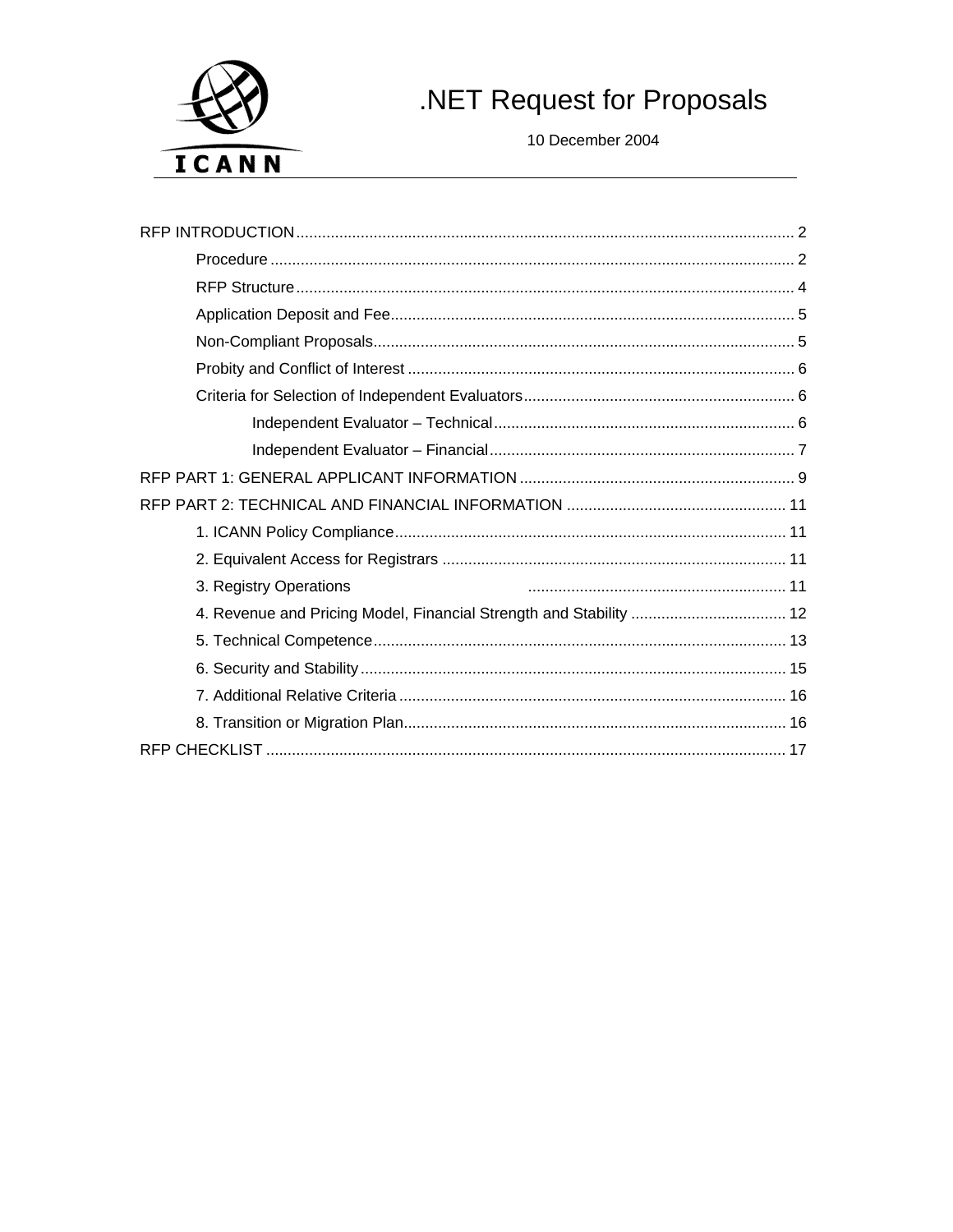.NET Request for Proposals 10 December 2004 Page 2 of 19

## **RFP Introduction**

This Request for Proposals (RFP) is being issued by ICANN to solicit applications for designation as the successor registry operator for the .NET Top-Level Domain for a term no less than six years following completion of the term of the current Registry Agreement between ICANN and VeriSign, Inc. The current .NET Registry Agreement was signed in May 2001, and will expire on 30 June 2005. VeriSign is eligible to be considered for designation as the successor registry operator on a neutral basis, being neither advantaged nor disadvantaged by its current status as .net registry operator

The procedure for selecting the successor registry operator was developed through an open and transparent process incorporating opportunities for public review and comment at multiple stages, with consideration by ICANN. The final procedure was approved by ICANN's Board of Directors on 29 June 2004.

#### *Procedure*

The following outlines the procedure that will be followed for the designation of a successor registry operator for .NET. The procedure was initially announced on 29 June 2004 and is established in accordance with Section 2.1 of the current .NET Registry Agreement. Security and stability are paramount in effecting a transition to a successor registry operator, and the proposed timeline and steps will be flexible, as necessary, to take into account unexpected technical delays or difficulties, or other unforeseen events. General information about past procedural actions can be found at <http://www.icann.org/tlds/dotnet-reassignment/dotnet-general.htm>. Correspondence to date regarding this RFP can be found at <http://www.icann.org/tlds/dotnetreassignment/dotnet-correspondence.htm>.

1. Finalization of RFP (10 December 2004)

ICANN has carefully evaluated all public comments and questions submitted for consideration prior to posting this final RFP and publishing a final timeline for the submission and evaluation periods.

The RFP selection criteria were developed considering the GNSO Council's consensus recommendation concerning the criteria for designating a successor operator for the .NET registry. The criteria are divided into absolute and relative criteria. Absolute criteria are those criteria that ICANN, taking into account the recommendations of the GNSO and the comments from the Internet community, has determined the successor registry operator must satisfy to ensure that the .NET Top-Level Domain is administered at a very high level of safety, security, efficiency and fairness. Relative criteria are those criteria that ICANN has determined will be most helpful in distinguishing the otherwise qualified applicants -- those which satisfy all the absolute criteria -- from each other on the basis of enhanced stability, security, competition, and services. Each application will be reviewed first to determine whether the applicant satisfies all of the absolute criteria. Any applicant who fails to achieve one or more of the absolute criteria will be eliminated from the process, without regard to how well or poorly the applicant performs against the relative criteria. Similarly, all applicants who meet the absolute criteria will thereafter be evaluated solely on the basis of the relative criteria, without regard to the absolute criteria, except where this RFP explicitly states otherwise. Some relative criteria are closely related to, and differ only in a matter of degree from, some absolute criteria.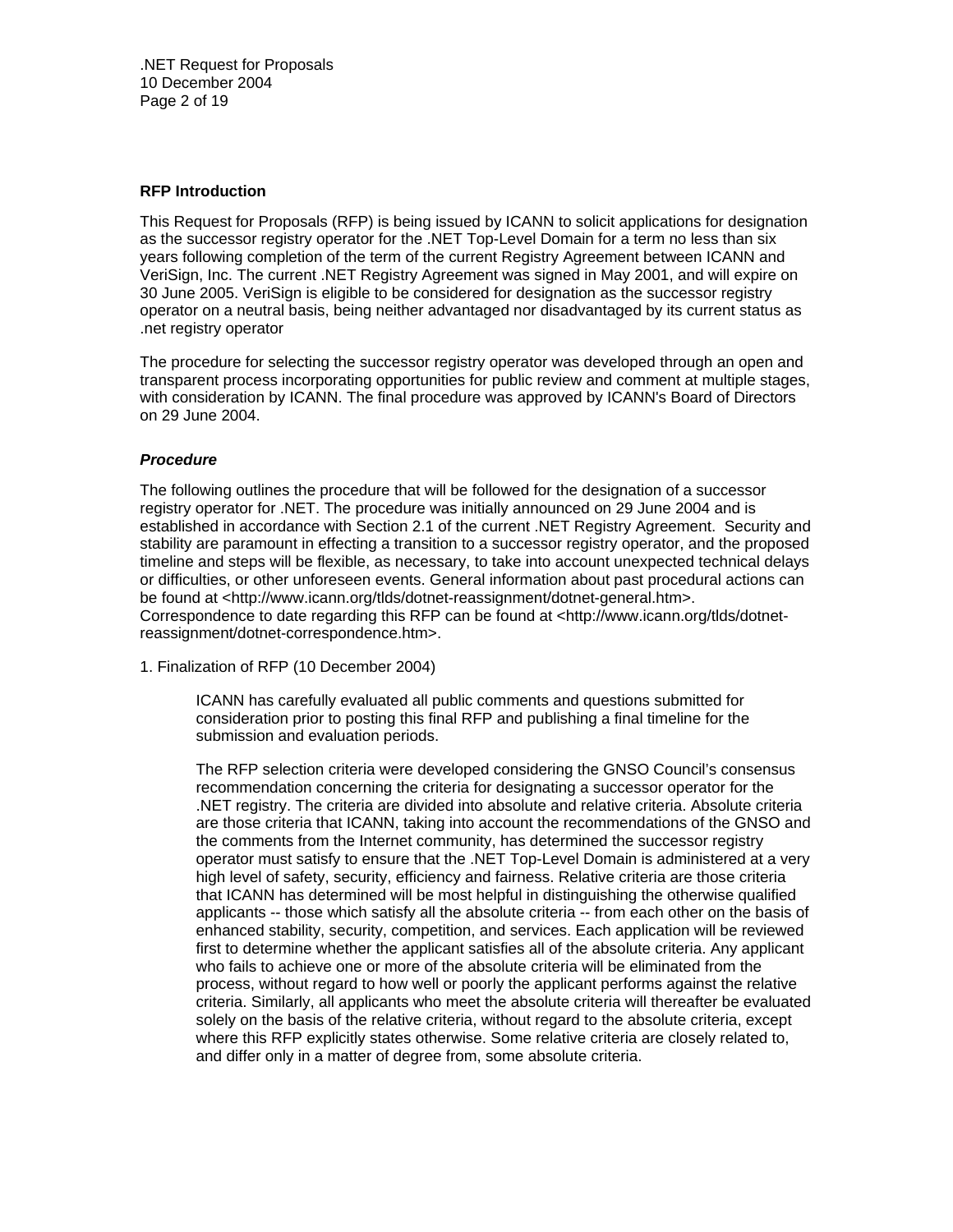.NET Request for Proposals 10 December 2004 Page 3 of 19

2. Proposal Submission Period (10 December 2004 - 18 January 2005)

To help provide all applicants with equitable access to information about the process as they prepare their applications, an online question period will open at 23:59 UTC 13 December 2004 and close at 6 January 2005 at 23:59 UTC. Questions regarding this RFP may be emailed to the following designated ICANN email address: net-rfp@icann.org. All questions submitted to this mailbox, together with the answers to the questions, will be posted on the ICANN website. To ensure the fairness and integrity of the RFP process, the online question process will be the only procedure used to answer questions; no telephone or written inquiries will be accepted by ICANN. Further, applications of persons or entities that attempt to circumvent this process by directly contacting ICANN staff, board members or the independent evaluators may be disqualified from further consideration at the discretion of the independent evaluators.

As indicated below, applications will consist of two parts. Part 1 contains general information and Part 2 contains technical and financial information. Information contained in Part I will be included in the applications as publicly posted on the ICANN website shortly after the end of the proposal submission period; Information contained in Part II will also be publicly posted, with the exception of the material designated as confidential in the web-based application form.

Applicants are encouraged to monitor correspondence received to date, and ICANN's responses, which can be found at <http://www.icann.org/tlds/dotnet-reassignment/dotnetcorrespondence.htm>.

3. Public Comment Period (19 January 2005 – 2 February 2005)

There will be a two-week period in which the community will have the opportunity to review and post comments regarding non-confidential portions of the proposals.

## 4. Evaluation and Reporting Period (19 January 2005 – 9 March 2005)

ICANN will select an independent third party to manage the evaluation of the .NET proposals. That entity may utilize additional independent technical and business/financial experts to carry out that evaluation. Any such experts will be selected based on their experience, talent and skills as they apply to the evaluation task as outlined in the RFP.

This process will evaluate both the public and the non-public portions of the applications against the criteria in the RFP. As indicated above, the evaluators will first determine whether an applicant meets the absolute criteria set forth in this RFP. Thereafter, but only with respect to those applicants the evaluators determine have satisfied the absolute criteria, the evaluators will evaluate the applicants against the relative criteria, and will preliminarily rank the applicants from strongest to weakest based upon performance against the relative criteria. The evaluators will then prepare a preliminary written report on each applicant, noting substantive comments and questions. This written report on a given applicant will be provided privately to that applicant only, and each applicant will be given a specified number of days to respond to the report. All responses must be in writing. When the time period for responding to the evaluators' preliminary written report has expired, the evaluators will review their initial evaluation and ranking, together with the responses from the applicants, and prepare their final rankings of the applicants*.* 

The final ranking of the applicants, together with the evaluators' final written report in support of that ranking, will be provided to the ICANN Board of Directors. A redacted version of that report, with confidential information about any applicant redacted, will be posted on the ICANN website. After the posting of the evaluators' report and rankings,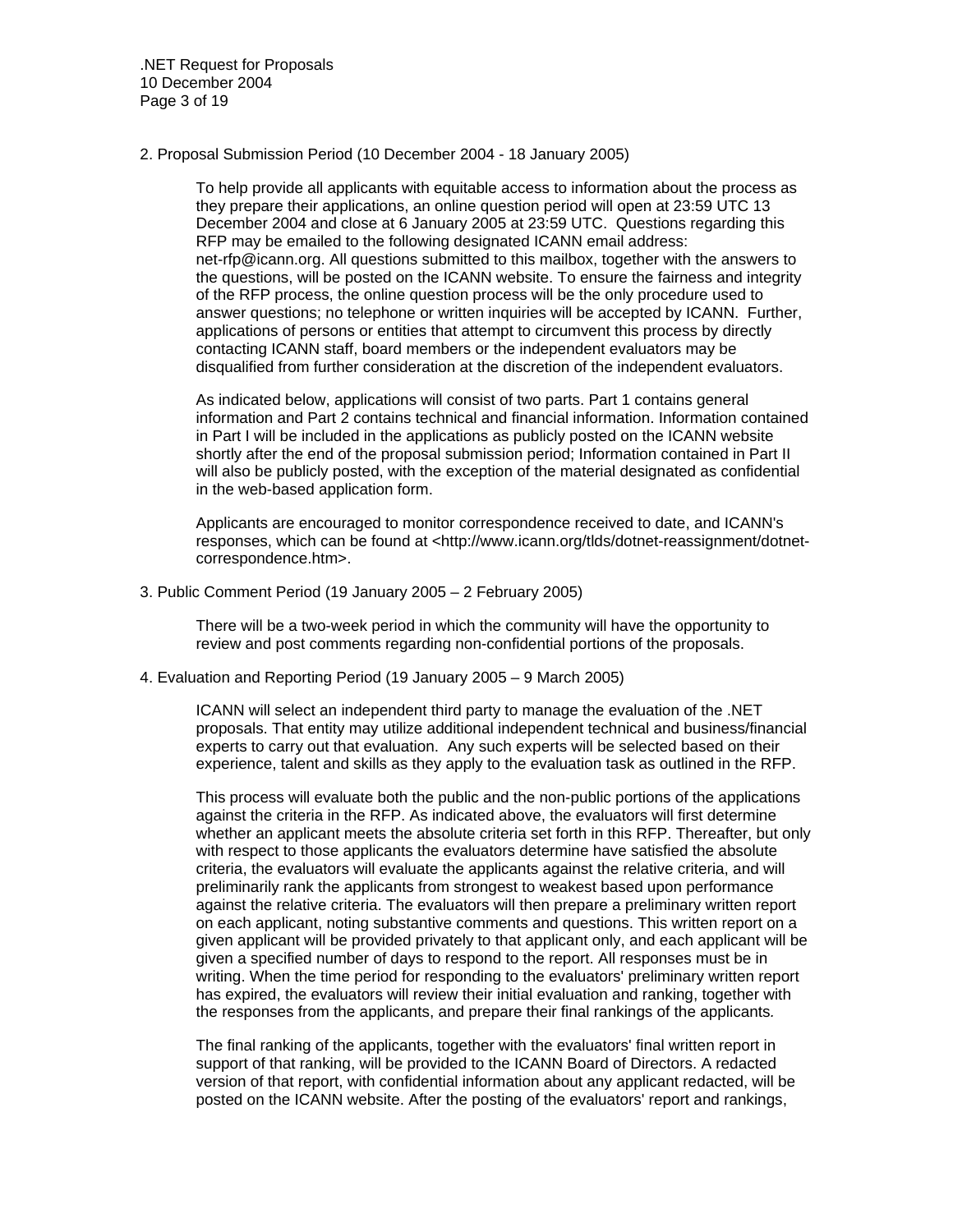the applicants, the internet community and the public at large will be entitled to comment on the report, the rankings and other topics of interest to them relating to the selection of a successor .NET registry operator.

Immediately following the announcement of the evaluators' final rankings, the applicant who was ranked the highest will be invited to begin intensive and speedy negotiations with ICANN on the terms of the .NET registry operator agreement. ICANN's proposed form of agreement will be posted online on or about 31 January 2005. If the highest ranking applicant and ICANN are unable to reach a mutually acceptable agreement within two weeks following the release of the rankings, then (i) ICANN will prepare for the ICANN Board a summary of the contractual points in dispute, upon which the applicant will be invited to comment prior to its submission to the ICANN Board, and (ii) the ICANN staff will immediately begin negotiations with the next highest ranked applicant with the goal of reaching an agreement (and related appendices, as appropriate) mutually acceptable to that applicant and ICANN. Each applicant should review ICANN's proposed form of agreement when it is posted, and be prepared to forward to ICANN immediately following the posting of the evaluators' final rankings the applicant's proposed changes to ICANN's form of agreement, if the applicant is the top-ranked applicant. Each applicant should also have appointed a negotiating team with the necessary authority to negotiate the agreement and be prepared, if that applicant is the top ranked applicant, to send that team to the Los Angeles area to meet in person with ICANN's negotiating team within a few days following the release of the rankings. Negotiations over the terms of the agreement will commence immediately following ICANN's review of the top-ranked applicant's proposed changes to the agreement.

5. Consideration by the ICANN Board (March 2005 Board meeting)

At the ICANN Board meeting in March 2005, the ICANN Board will consider the following factors in determining who the next .NET registry operator will be: (1) the final report from the evaluators, (2) any comments from applicants, the internet community and the general public on the evaluators' report and ranking, (3) the status of negotiations toward an acceptable contract between ICANN and the highest ranked applicant and (4) if negotiations with the next highest ranked applicant have begun pursuant to the process outline above, the status of negotiations with that next applicant. Based upon its evaluation of these factors, the Board will determine which applicant will be the next .NET registry operator. The Board's choice may be conditioned upon the applicant agreeing to specified contractual terms and may designate an alternate choice in the event the designated applicant refuses to agree to the specified contractual terms.

6. Announcement of Successor .NET Registry Operator (March 2005)

Immediately following the Board's decision, ICANN will make an announcement of the designated successor .NET registry operator, and will seek the concurrence of the US Department of Commerce pursuant to Amendment 3 to the ICANN/DOC Memorandum of Understanding.

## *RFP Structure*

In order to assist applicants and to standardize the type of information submitted to ICANN, there are two parts to the RFP.

Part 1: General Applicant Information

Part 2: Technical and Financial Information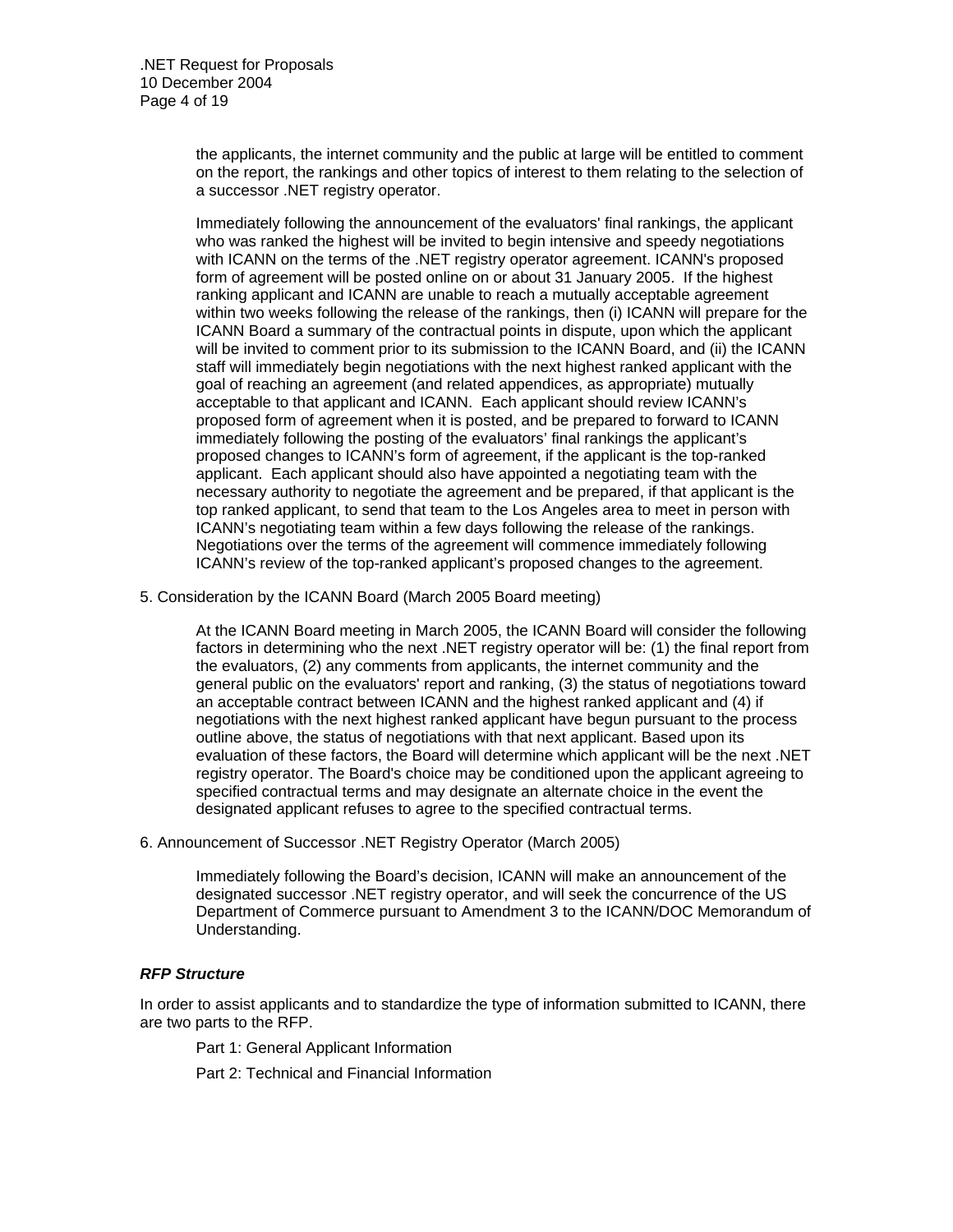.NET Request for Proposals 10 December 2004 Page 5 of 19

In the interests of balancing commercial business confidentiality with open and transparent processes, all of Part 1 (General Applicant Information) and the majority of Part 2 (Technical and Financial Information) will be made publicly available. Only that material so designated in Part 2 of the RFP web-based application form will remain confidential to the independent evaluators and ICANN.

Applicants are encouraged to read the selection criteria carefully and structure their application according to the questions in each section.

Any applicant who intends to contract out to another party any significant aspect of the registry function must (i) describe the functions that the applicant intends to contract out and (ii) provide the information required by Parts 1 and 2 of the application for each such other contracted party (if applicable).

# *Application Deposit and Fee*

The application deposit is US\$200,000. The full deposit must be received by ICANN by the last day of the submission period, by wire transfer to:

Internet Corporation for Assigned Names and Numbers Account number 09142-07182 Routing indicator 121000358 SWIFT Code BofAUS3N Bank of America Branch 0914 4754 Admiralty Way Marina del Rey, CA 90292 USA Telephone +1 310 247 2080

The application fees are calculated to offset the estimated costs of the entire RFP process. Depending on the number of applications, US\$100,000 to US\$150,000 of the US\$200,000 deposit will be returned to each unsuccessful applicant according to the schedule below. The remaining part of the deposit is non-refundable.

| Number of Applicants | Applicable Refund for Unsuccessful Applicants |
|----------------------|-----------------------------------------------|
| 3 or fewer           | US\$100,000                                   |
|                      | US\$133,000                                   |
| 5 or more            | US\$150,000                                   |

## *Non-Compliant Proposals*

The proposal forms must be fully completed in all respects. A proposal will not be considered if:

- The submission deadline is missed. Late proposals will not be accepted.
- The application deposit has not been paid prior to submission of the application.

Application material received after the application deadline will not be accepted unless specifically requested from the applicant.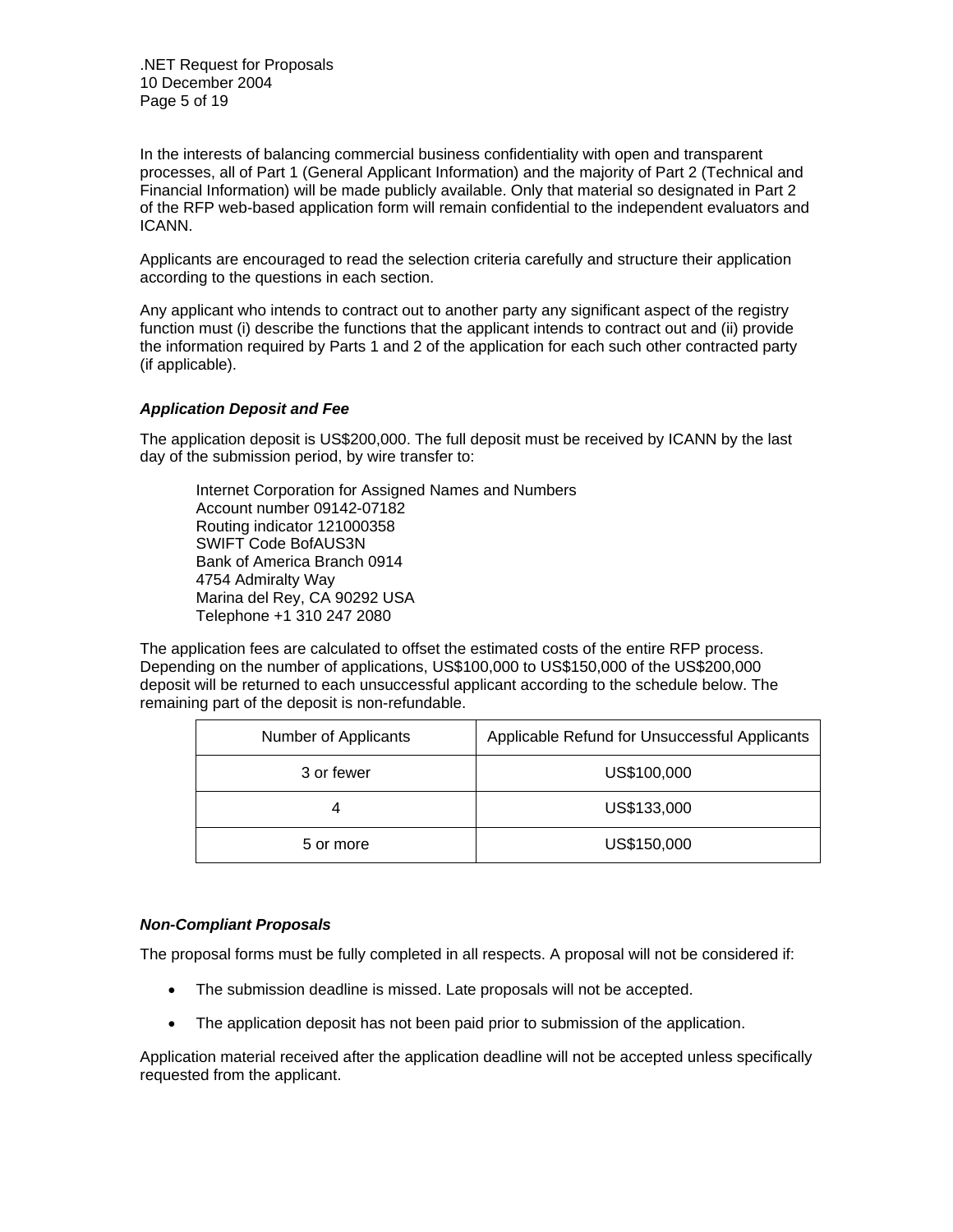.NET Request for Proposals 10 December 2004 Page 6 of 19

## *Probity and Conflict of Interest*

Proposals will be assessed by an independent evaluation panel. As part of the application, each applicant will be required to covenant and certify that it will not, nor will it permit or encourage any of its officers, directors, partners, agents, representatives, equity owners or any other person, to contact any member of the evaluation panel, any member of the ICANN Staff, the ICANN Board or any person associated with the ICANN proposal review process for any reason whatsoever except to respond to written questions from the evaluators to the applicant, copies of which responses will be provided to ICANN at the time they are delivered to the evaluators. By responding to this RFP, applicants acknowledge that they understand that violation of this provision is grounds for disqualification.

# *Criteria for Selection of Independent Evaluators*

The evaluation panel will include a nationally recognized accounting or consulting firm, which will be in charge of the evaluation process. The lead evaluating body may associate or engage technical or other experts to assist in the evaluation and review of technical and other aspects of the applications. ICANN will evaluate the professional background of potential panelists prior to selection in order to assess their areas and level of expertise and to identify any conflicts which would prevent them from making an objective evaluation of the proposals. In addition, panelists will be required to disclose any potential conflict of interest which may arise during the period of the evaluation. All evaluators selected will execute a confidentiality agreement with regard to material contained in the applications under review. Below are specific areas which evaluators must be competent to assess:

## **Independent Evaluators – Technical**

ICANN must be satisfied that the evaluators, in the aggregate, have the ability to evaluate applications based on the criteria below. That ability should be born of skills and experiences developed through the implementation, management and design of complex systems and demonstrated, at both standard-protocol and operational levels, understanding of the components, process and features of the Domain Name System. An evaluator must demonstrate to the satisfaction of ICANN the ability, based upon experience and education, to review system designs while considering the following:

- General description of proposed facilities and systems, including all system locations; the specific types of systems being used; their capacity and interoperability, general availability and level of security. Further consideration of buildings, hardware, software systems, environmental equipment and Internet connectivity,
- Registry-registrar model and protocol,
- The requirement to keep information synchronized across the various aspects of a TLD's operations,
- Implications of scalability, impacts on caches not under registry control, DNSSEC operations and DNS reliability and scalability in the absence of DNSSEC.
- Database capabilities including database software, size, throughput, scalability, procedures for object creation, editing, and deletion, change notifications, registrar transfer procedures, grace period implementation and reporting capabilities,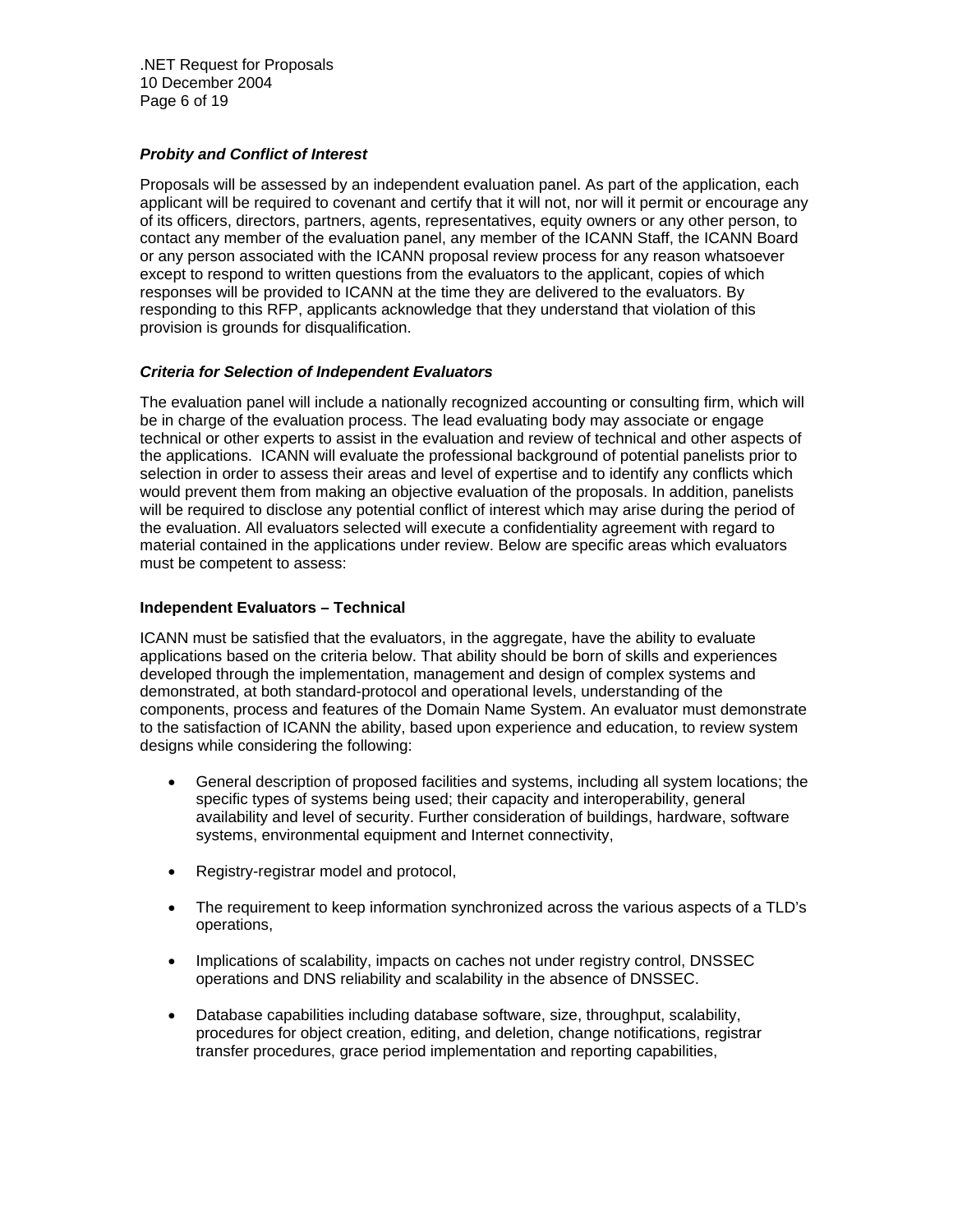- Zone-file generation including procedures for changes, editing by registrars and updates. Address frequency, security, process, interface, user authentication, logging and data back-up,
- Zone file distribution and publication: locations of name servers, procedures for and means of distributing zone files to them,
- Billing and collection systems: technical characteristics, system security, accessibility,
- Backup: frequency and procedures for backup of data; hardware and systems used, data format, escrow or other data back-up features and procedures for retrieval of data/rebuild of database,
- Data escrow: escrow arrangements, data formats, insurance arrangements and backup plans for data recovery,
- Publicly accessible Whois service: address software and hardware, connection speed, search capabilities and coordination with other Whois systems,
- System security and physical security: technical and physical capabilities and procedures to prevent system hacks, break-ins, data tampering and other disruptions to operations,
- Peak capacities: technical capability for handling a larger-than-projected demand for registration or load; effects of load on servers, databases, back-up systems, support systems, escrow systems, maintenance and personnel,
- System reliability: define, analyze and quantify quality of planned service.
- System outage prevention: procedures for problem detection, redundancy of all systems, backup power supply, facility security and technical security; the availability of backup software, operating system and hardware; the system monitoring, technical maintenance staff and server locations.
- System recovery procedures: procedures for restoring the system to operation in the event of a system outage, both expected and unexpected; redundant/diverse systems for providing service in the event of an outage and describe the process for recovery from various types of failures; training of technical staff who will perform these tasks; the availability and backup of software and operating systems needed to restore the system to operation and the availability of the hardware needed to restore and run the system; backup electrical power systems and the projected time for system restoration; procedures for testing the process of restoring the system to operation in the event of an outage; documentation kept on system outages and on potential system problems that could result in outages, and
- Technical and other support: support for registrars and for Internet users and registrants; technical help systems, personnel accessibility, web-based, telephone and other support services to be offered; time availability of support and language-availability of support.

## **Independent Evaluators – Financial**

ICANN must be satisfied that the evaluators, in the aggregate, have the ability to evaluate applications based on business experience, industry knowledge, and education that will enable them to evaluate the financial strength of each applicant and the viability of the applicant's business model for operating the registry, including an understanding of the following: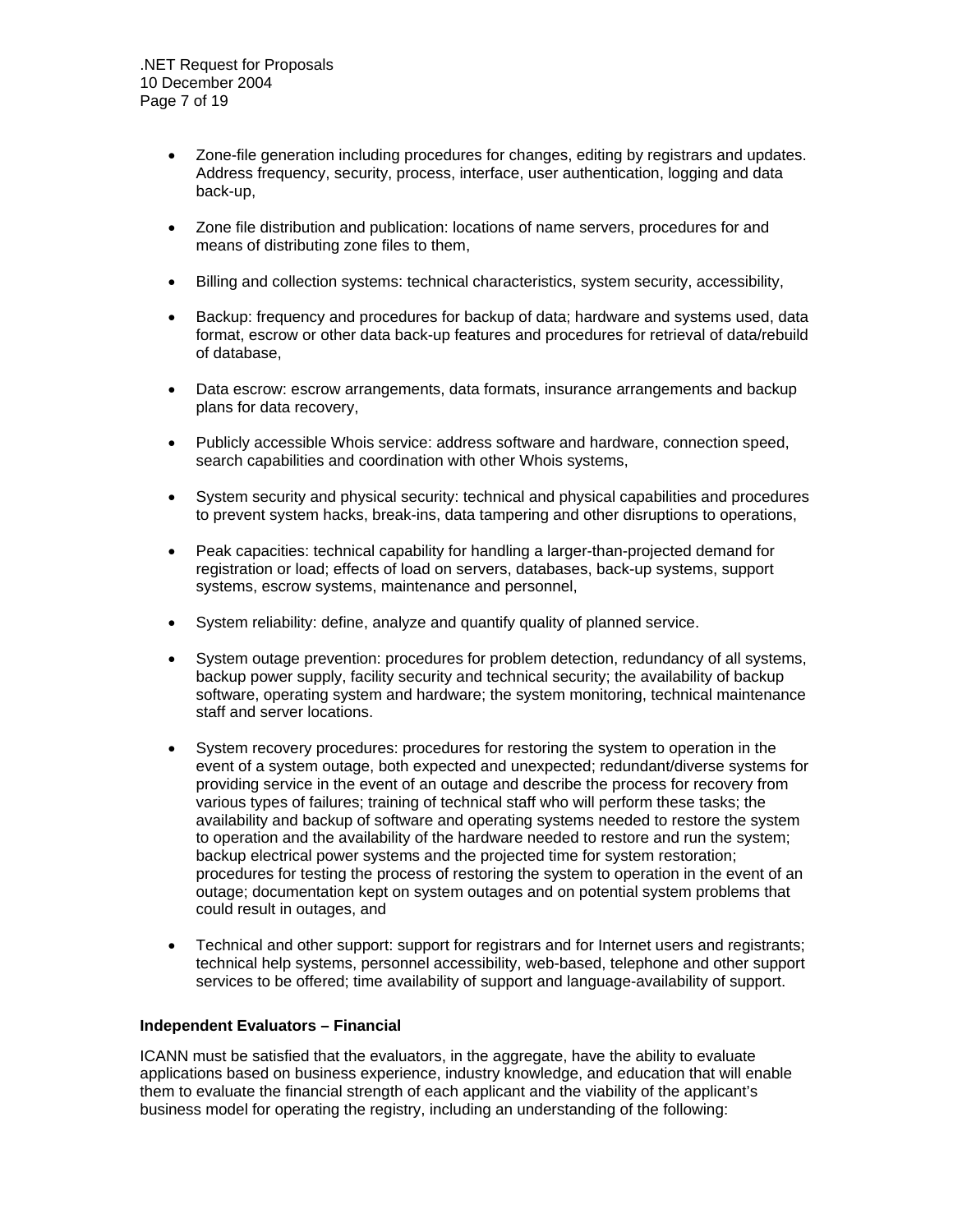- The full description of registry services to be provided and the associated costs,
- An outline of anticipated capital requirements and availability of funds to meet these requirements,
- Business and financial model, including pricing and revenue assumptions, expense assumptions, capital expenditure projections and the like,
- The availability and cost of capital,
- A resource requirements projection, and
- Risk analysis, a disaster recovery plan and contingency provisions.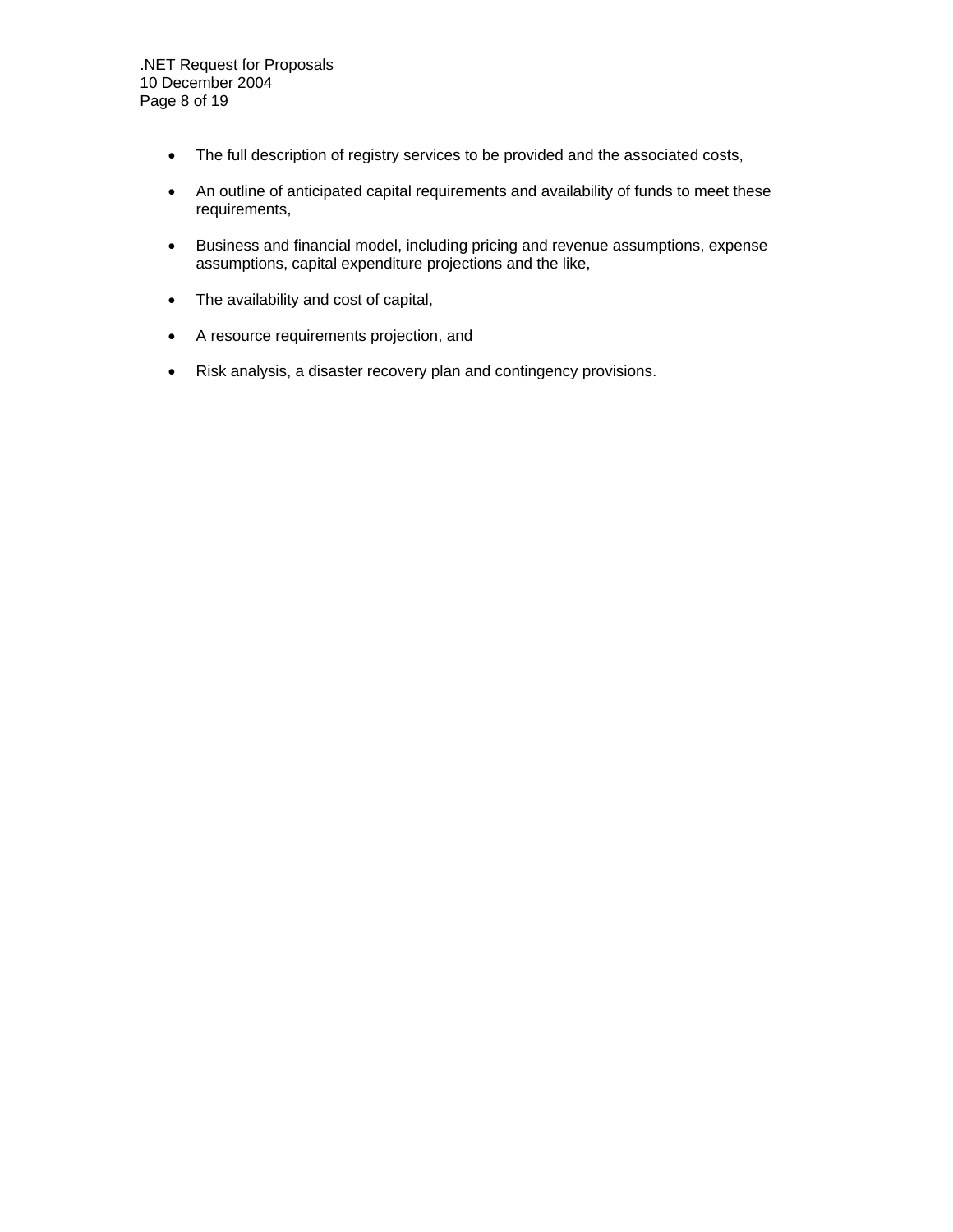.NET Request for Proposals 10 December 2004 Page 9 of 19

## **RFP Part 1: General Applicant Information**

#### **Name and Address fields**

*The full legal name, principal address, telephone and fax numbers, and e-mail address of the applicant, and the URL of its principal World Wide Web site. Additionally, each applicant must provide the Application Deposit Receipt Number issued to the applicant upon ICANN's receipt of the wired funds for the application deposit.* 

#### **Applicant's Business and Other Associated Activities**

Provide a general description of the applicant's business and other activities currently or expected to be associated with the services described in this RFP.

#### **Directors, Officers and other Key Staff**

Provide the full names, positions and the qualification and experience of each of the following persons:

- the person or persons who will have direct responsibility for the business operations of the registry,
- each person in the chain of command with decision making authority from that person or persons to the principal executive officer of the applicant,
- the top two financial officers of the applicant,
- the person with the principal technical responsibility for the operation of the registry,
- each other executive or management person of the applicant who will have significant policy making or operational influence regarding the registry operations, and
- all directors or persons with equivalent positions for non-corporate entities.

The independent evaluators may seek additional information from applicants regarding the qualifications of personnel if deemed necessary. Also identify any persons or entities who own or will own or otherwise control, directly or indirectly, 5% or more of the outstanding voting power held by all persons or entities entitled to participate in the election (or other selection) of the applicant's board of directors or other governing body.

#### **Applicant Organization Type**

Provide the applicant's type of entity (e.g., corporation, partnership, etc.) and law (e.g., Denmark) under which it is or will be organized. Please state whether the applicant is for-profit or non-profit. If it is non-profit, please provide a detailed statement of its mission. Applicants should be prepared to submit articles of incorporation, or other similar organizational documents later in the evaluation process.

#### **Number of Employees**

Provide the number of employees currently employed by the applicant or to be employed concurrently with a selection as the successor registry operator.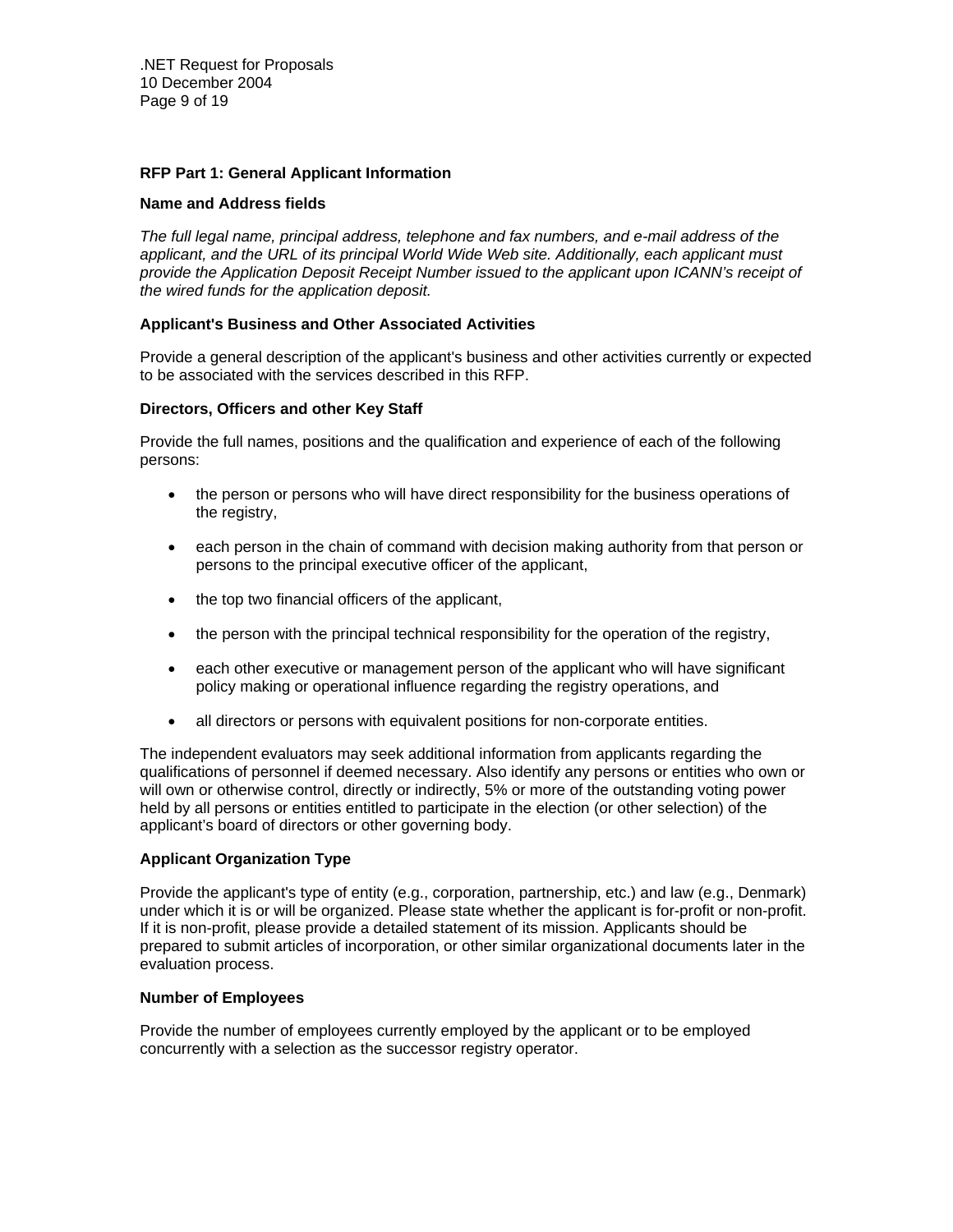.NET Request for Proposals 10 December 2004 Page 10 of 19

# **Contact Person**

Provide the name, telephone and fax number, and e-mail address of person to contact for additional information regarding this application. If there are multiple contacts, please list all their names, telephone and fax numbers, and e-mail addresses and describe the areas as to which each should be contacted.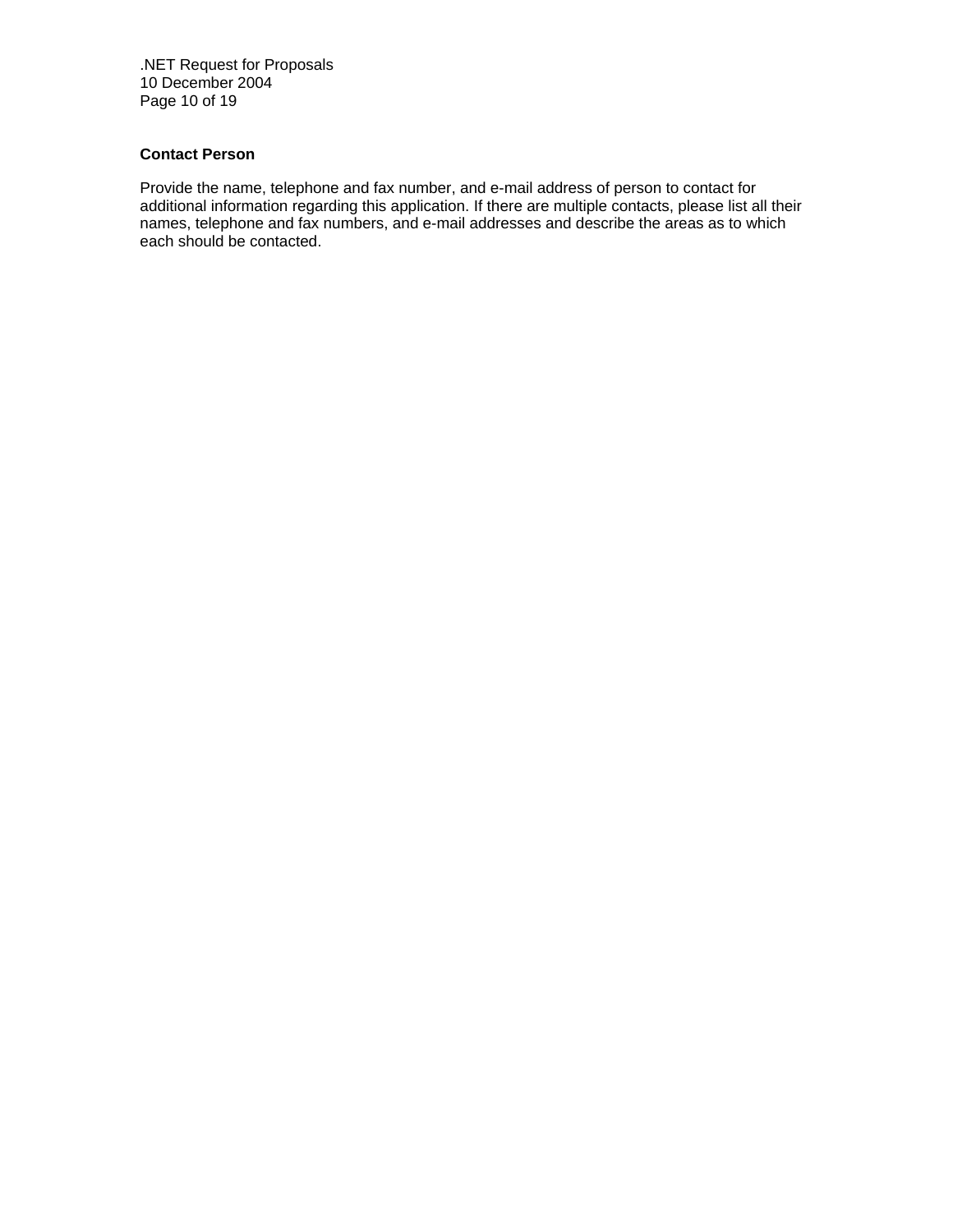.NET Request for Proposals 10 December 2004 Page 11 of 19

# **RFP Part 2: Technical and Financial Information**

## **Introduction**

The criteria by which the applicants will be evaluated are set forth below. Each criterion is labeled as either absolute or relative. Diagrams, charts and other similar material may be submitted in response to specific provisions where so indicated in the RFP as posted.

# *1. ICANN Policy Compliance*

*Criteria: The successor .NET registry operator must comply with all existing consensus policies of ICANN and must agree to comply with all future consensus policies of ICANN. This is an absolute criterion.* 

Describe in detail your method for implementing ICANN's Inter-Registrar Transfer Policy.

# *2. Equivalent Access for Registrars*

*Criteria: All ICANN-accredited registrars must be allowed to qualify to register names in .NET. The registry operator must treat all registrars that have qualified to operate as .NET registrars equivalently. This is an absolute criterion (except as described below regarding languages).* 

(a) Describe in detail your methods of providing registry services on an equivalent basis to all accredited registrars having registry-registrar agreements in effect. Your description should include any measures intended to make registration, technical assistance, and other services available to ICANN-accredited registrars in multiple time zones and multiple languages. Please include in your description the languages that you agree to support if you are selected as the .NET registry operator. Support in English is an absolute criterion. Support in additional languages is a relative criterion. In addition, describe the Registry Code of Conduct and other commitments you propose to make to ensure that all such registrars receive equivalent access to registry services. In preparing your response to this item, you may wish to refer to Appendices H and I of the registry agreements ICANN has entered into for other unsponsored TLDs (e.g., .biz, .com, .info, .name, .org and .pro).

(b) VeriSign, Inc., the current operator of the .NET registry uses a registry-registrar protocol (RRP) documented in RFC 2832. At the time of the transition, the selected successor operator will be required to continue to support the RRP (unless a migration of registrars in .NET to another protocol has already been completed by that time). In addition, the selected successor operator will be required to implement support for Version 1.0 of the Extensible Provisioning Protocol as specified in RFC's 3730, 3731, 3732, 3733, 3734, and 3735. Provide a detailed description of your plan for supporting RRP at the time of transition, for supporting EPP 1.0, and for providing registrars with a smooth, low-cost migration path from RRP to EPP.

# *3. Registry Operations*

*Criteria: The successor .NET registry operator must provide name registration within the time specified in the Appendix D to the existing .NET registry operator agreement. This is an absolute criterion. The ability to provide additional registry services and/or the ability to provide name registration faster than the specifications on Appendix D are relative criteria. An assessment of this ability will include the evaluators' assessment of the factors described below*.

(a) Provide a full description of all registry services you propose to provide and demonstrate your technical and legal ability to provide them, including your prior experience offering these or similar services. If you propose to offer any registry services that you believe are not now offered,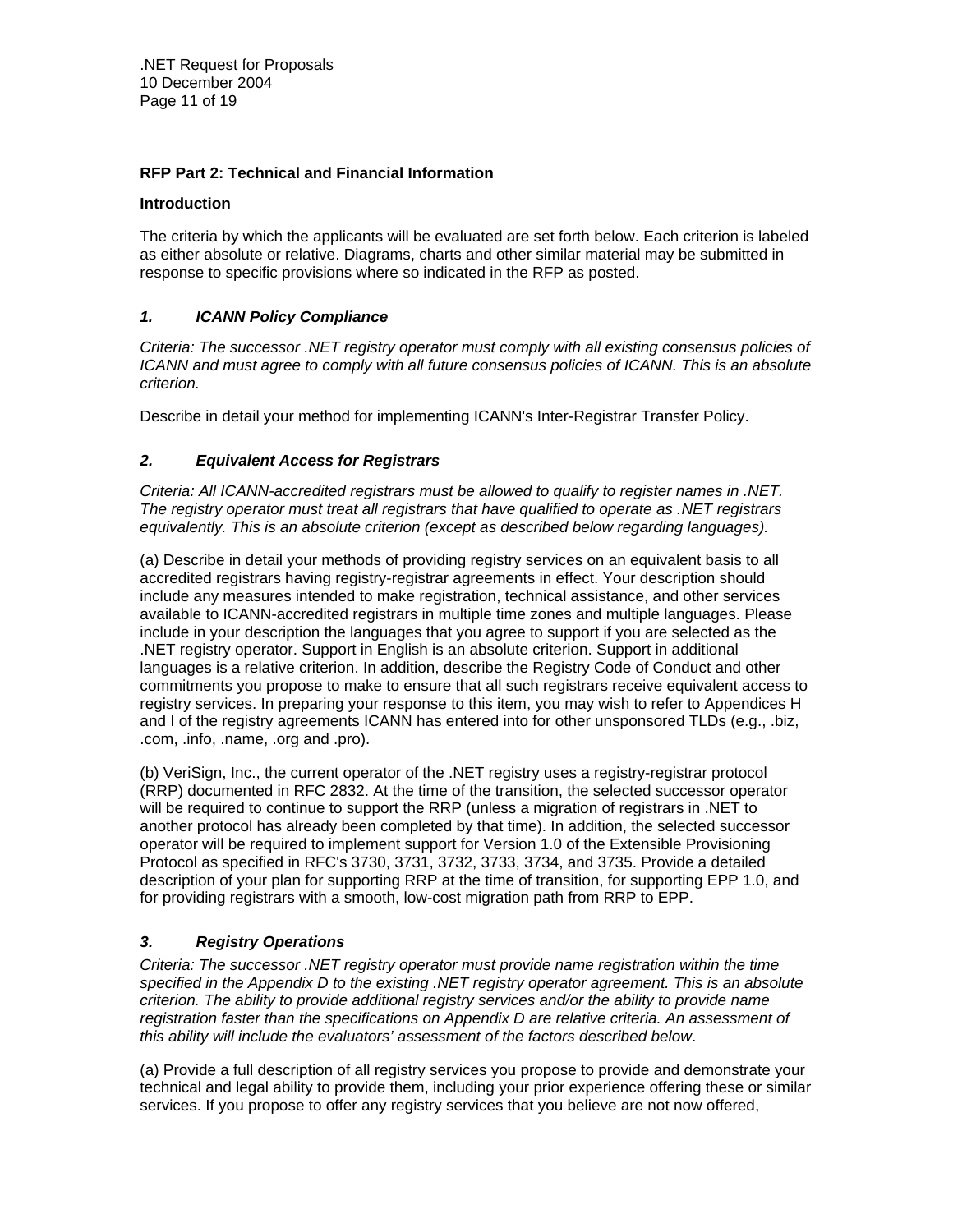include for such services your assessment of the benefits and burdens associated with such new services, as those benefits and burdens apply to registrants and registrars. In addition, describe the technical components and aspects of the planned registry services, and how you will support the same.

(b) To enable the evaluators to assess your capability (both technical and financial) to deliver the registry services you propose to provide, please include the following information:

 (i) A detailed description of your current business operations, including (A) core capabilities in registry/database and Internet related operations and (B) the services and products you currently offer, with data on how long you have offered them on the current scale. To the extent this description does not fully capture your ability to provide the registry services you propose to offer, add the appropriate supplementary information to fully describe that ability.

 (ii) Whether you currently provide any domain name registration services and describe such services.

 (iii) A description (including location) of facilities (including available network capacity) available to house staff and equipment necessary to operate the registry.

The evaluators will engage in procedures and performance testing to evaluate each applicant's technical ability to achieve and support current and planned business operations.

# *4. Revenue and Pricing Model; Financial Strength and Stability*

*Criteria: Each applicant must demonstrate sufficient financial strength and stability, based upon its existing financial condition and its proposed business model for operation of the registry, to provide reasonable certainty that it will be able to fulfill its obligations over the life of the .NET registry agreement. This is an absolute criterion. In building their financial and pricing models, applicants should assume that the following fees will be payable: (i) an annual fee to ICANN of US\$132,000 for the first year, increasing by no more than 15% each year thereafter and (ii) registry-level transaction fees totaling non-refundable amounts of US\$0.75 for each annual increment of an initial domain name registration and US\$0.75 for each annual increment of a domain name re-registration registered by a registrar (in addition to preexisting fee obligations payable annually by registrars to ICANN), to be allocated equally to the following three purposes: (a) a special restricted fund for developing country Internet communities to enable further participation in the ICANN mission by developing country stakeholders, (b) a special restricted fund to enhance and facilitate the security and stability of the global Internet's system of unique identifiers, and (c) general operating funds to support ICANN's mission to ensure the stable and secure operation of the global Internet's systems of unique identifiers. The per-name price charged to registrars is a relative criterion, with lower committed prices being preferable to higher prices.* 

#### *All applicants should note that registration fees paid to VeriSign prior to the actual transfer of operational responsibility will not be transferred to a subsequent registry operator.*

(a) Provide the following financial statements for the applicant (or, if the applicant is a wholly owed subsidiary of another entity, for the applicant and such other entity on a consolidated basis): three years of financial statements (including balance sheet, income statement, cash flow statement and statement of stockholders' equity), audited by an independent accounting firm and prepared in accordance with either U.S. generally accepted accounting principles or the International Accounting Standards. Applicants who do not have such audited financial statements may substitute such other information and statements about their operations that are reasonably equivalent to such financial statements. The independent evaluators will be responsible for determining whether such information and statements are sufficiently equivalent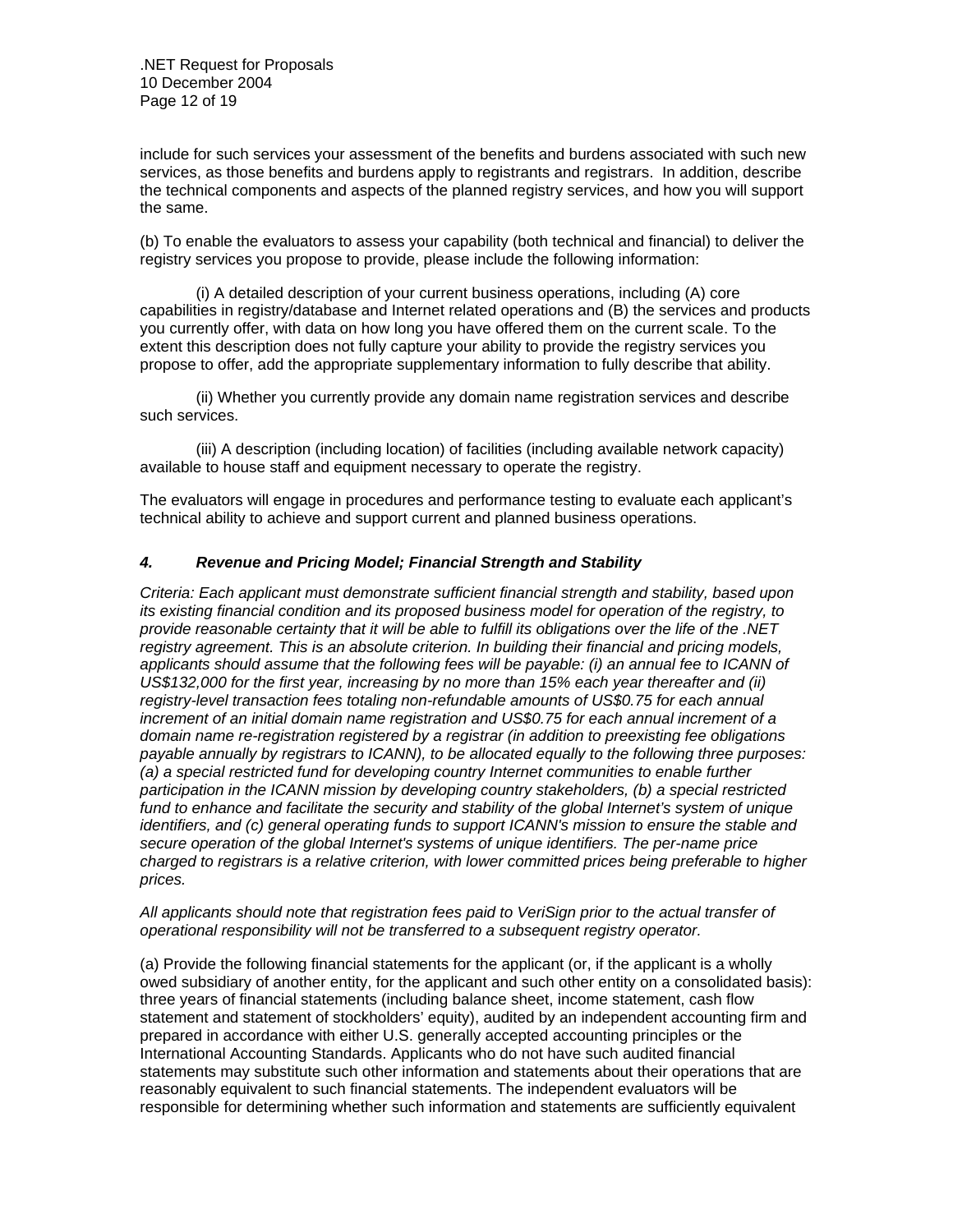.NET Request for Proposals 10 December 2004 Page 13 of 19

to allow the evaluators to conduct an evaluation of the applicant's financial strength comparable to the evaluation conducted on those applicants who do submit the requested financial statements.

(b) Provide the applicant's business plan for the operation of the registry, including:

 (i) a detailed description of all revenue or commercial benefit to be derived from or related to your operation of the registry, including but not limited to details of the expected or anticipated revenue and the assumptions about prices charged for services to be offered, and anticipated demand for those services at high, medium and low levels;

 (ii) staffing model, showing the number and types of employees needed at the various levels of demand and the expenses associated with that staff. Include information on (A) applicant's hiring policy and training programs (for both new and continuing staff), (B) staffing level to handle both expected and unexpected volume levels, and react to unplanned outages, infrastructure vulnerabilities and security breaches and (C) customer service staff to support on a 24 hour basis in multiple languages;

 (iii) expense model, incorporating both the staffing expenses described above and all other anticipated expenses of the operating the registry;

(iv) property, plant and equipment budget;

 (v) a projection for the sources and uses of cash, showing the applicant's current cash available and the sources of cash available to applicant in the future to fund operating and capital expenditures.

# *5. Technical Competence*

*Criteria: The .NET registry operator must meet the specifications of the current .NET registry contained in the following sections of the current .NET registry agreement listed below (if a "thick registry" model is being proposed by applicant, the specifications for the current .org agreement, rather than the current .NET agreement, shall apply in the case of Appendices O, P and Q). This is an absolute criterion. The degree to which applicant's proposal commits applicant to exceed these specifications shall be relative criteria:* 

Appendix C.4, Name server Functional Specifications

Appendix C.5, Patch, Update, and Upgrade Policy

Appendix D, Performance Specifications

Appendix E, Service-Level Agreement

Appendix O\*, Whois Specification – Public Whois

Appendix P\*, Whois Data Specification – Independent Whois Provider

Appendix Q\*, Whois Data Specification – ICANN

Appendix R, Data Escrow Specification

*Along with providing the information requested below, the applicant should include its own proposed versions of appendices C, D, E, O, P, Q, and R based on the current .NET registry agreement <*http://www.icann.org/tlds/agreements/verisign/net-index.htm*> which the applicant would be willing to have included in the subsequent .NET registry agreement. Applicants should*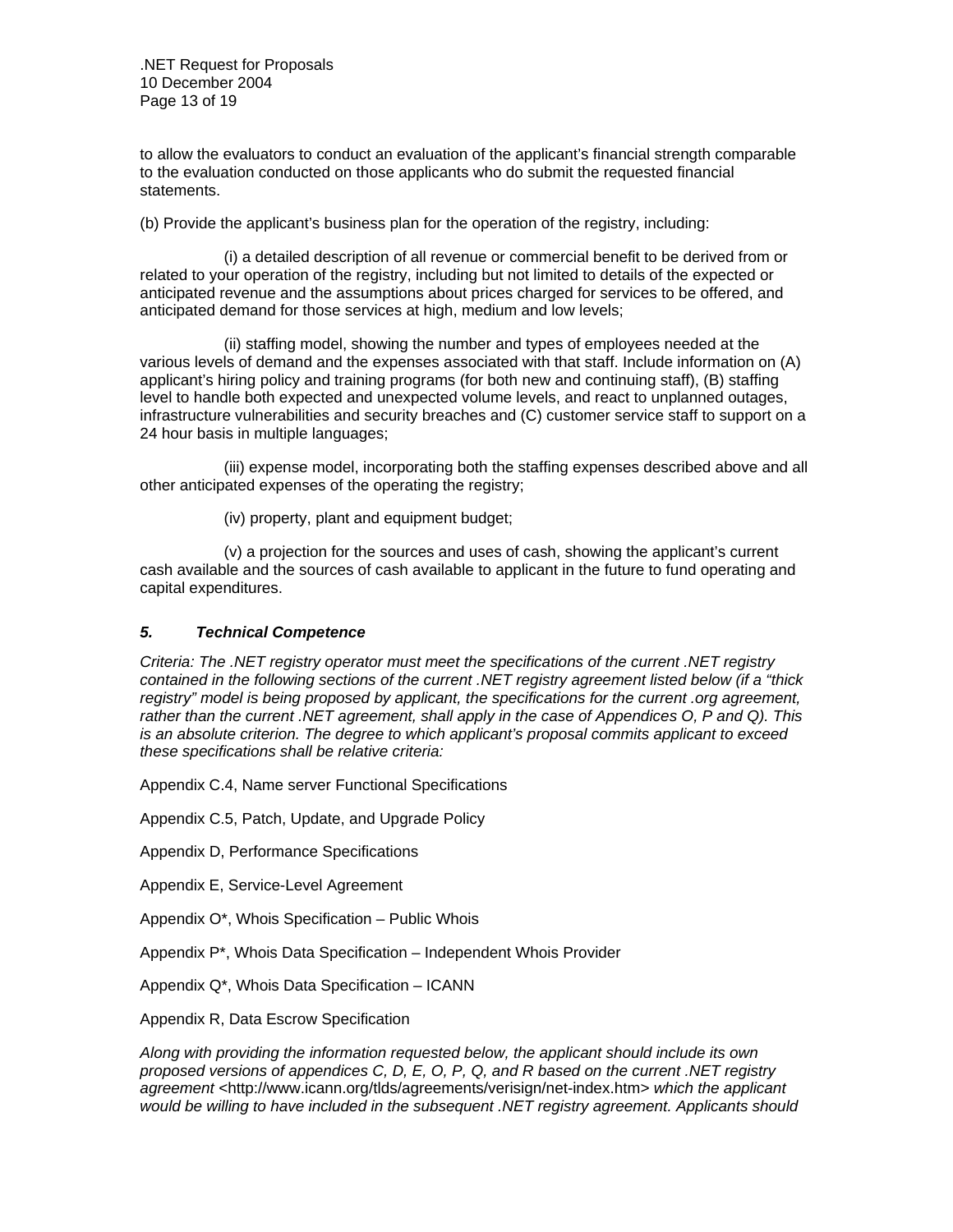*ensure that their proposed versions of these appendices include any relevant subsequent updates to the RFCs referenced in these appendices. For example, RFC1035 as listed in Appendix C4 has been updated by RFC2845 and RFC3645, among other updates.* 

(a) Outline your technical capabilities. Provide a description of your technical capabilities, including information about key technical personnel (qualifications and experience), size of technical workforce and access to systems development tools. Outline any significant prior technical achievements.

(b) Technical plan and capabilities for the proposed registry operations. In certain sections of the web-based form, applicants are permitted to make non-textual submissions together with, and as part of, their application (e.g., graphs, flowcharts, models and diagrams).Present a technical plan and capabilities outline for the proposed registry operations. The technical plan should address the following factors:

 (i) General description of proposed facilities and systems. Describe all system locations. Identify the specific types of systems being used, their capacity and interoperability, general availability and level of security of technical environment. Describe in appropriate detail buildings, hardware, software systems, environmental equipment and Internet connectivity.

 (ii) Stability of resolution and performance capabilities, including: response times and packet loss targets; availability of authoritative name servers; processes, tools and automated monitoring to ensure accuracy of zone data for resolution; diversity of DNS infrastructure; diversity and redundancy of network and DNS infrastructure to handle bandwidth congestion and network failures of ISPs and host providers.

 (iii) Operational scalability sufficient to handle existing registry database and projected growth; DNS queries including peak periods and projected growth; DDoS attacks, viruses, worms and spam; and restart capabilities.

 (iv) Describe the registry-registrar model and protocol; availability of a shared registration system, including processing times for standard queries (add, modify, delete); and duration of any planned or unplanned outages.

 (v) Database capabilities including database software, size, throughput, scalability, procedures for object creation, editing, and deletion, change notifications, registrar transfer procedures, grace period implementation , availability of system with respect to unplanned outage time, response time performance; ability to handle current volumes and expected growth and reporting capabilities.

 (vi) Geographic network coverage, including physically diverse sites and support of growing and emerging markets.

 (vii) Zone file generation including procedures for changes, editing by registrars and updates. Address frequency, security, process, interface, user authentication, logging and data back-up.

 (viii) Zone file distribution and publication. Locations of name servers, procedures for and means of distributing zone files to them.

 (ix) Billing and collection systems. Technical characteristics, system security, accessibility.

 (x) Backup. Describe frequency and procedures for backup of data. Describe hardware and systems used, data format, identity of suggested escrow agent(s) and procedures for retrieval of data/rebuild of database.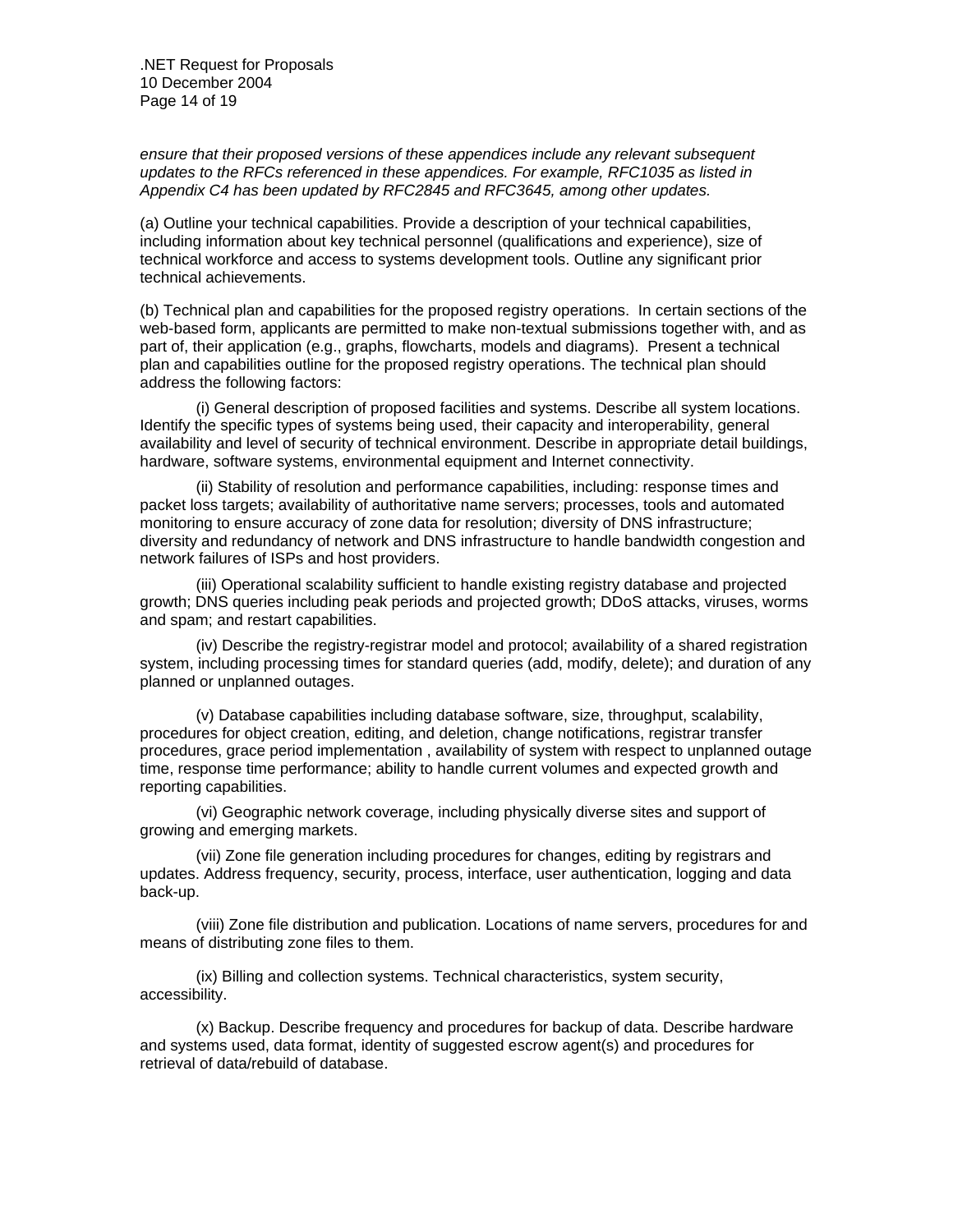.NET Request for Proposals 10 December 2004 Page 15 of 19

 (xi) Escrow. Describe arrangements for data escrow, or equivalent data backup security, data formats, insurance arrangements and backup plans for data recovery.

 (xii) Publicly accessible WHOIS service. Address software and hardware, connection speed, search capabilities and coordination with other WHOIS systems. Frequency of WHOIS updates, availability and processing times. Identify whether you propose to use a "thick" registry model or "thin" registry model, and explain why you believe your choice is preferable.

 (xiii) System security and physical security. Technical and physical capabilities and procedures to prevent system hacks, break-ins, data tampering and other disruptions to operations.

 (xiv) Peak capacities. Technical capability for handling a larger-than-projected demand for registration or load. Effects on load on servers, databases, back-up systems, support systems, escrow systems, maintenance and personnel.

(xv) System reliability. Define, analyze and quantify quality of service.

 (xvi) System outage prevention. Procedures for problem detection, redundancy of all systems, backup power supply, facility security and technical security. Outline the availability of backup software, operating system and hardware. Outline system monitoring, technical maintenance staff and server locations.

 (xvii) Ability to support current feature functionality of .NET (to the extent publicly or otherwise available to the applicant, including IDNs, support of IPv6, DNSSEC.

 (xviii) System recovery procedures. Procedures for restoring the system to operation in the event of a system outage, both expected and unexpected. Identify redundant/diverse systems for providing service in the event of an outage and describe the process for recovery from various types of failures. Describe the training of technical staff that will perform these tasks, the availability and backup of software and operating systems needed to restore the system to operation and the availability of the hardware needed to restore and run the system. Describe backup electrical power systems and the projected time for system restoration. Describe procedures for testing the process of restoring the system to operation in the event of an outage, the documentation kept on system outages and on potential system problems that could result in outages.

 (xix) Technical and other support. Support for registrars and for Internet users and registrants. Describe technical help systems, personnel accessibility, web-based, telephone and other support services to be offered, time availability of support and language-availability of support. Ability to support new and emerging technologies.

The evaluators will, based on the responses to the questions outlined in subsection (b) above, engage in performance testing and evaluative procedures to evaluate each applicant's technical capabilities to achieve and sustain technical business goals.

## *6. Security and Stability*

*Criteria: The entity chosen to operate the .NET registry must: (i) maintain .NET registry functions efficiently and reliably, (ii) demonstrate disaster recovery capability and (iii) deliver high quality of service for all .NET users worldwide. Providing documentation for procedures insuring a very high level of security and stability is an absolute criterion.* 

(a) Provision for Registry Failure. Describe in detail how you would assure continuity of operations in the event of operational failure of the registry and make provision for contingencies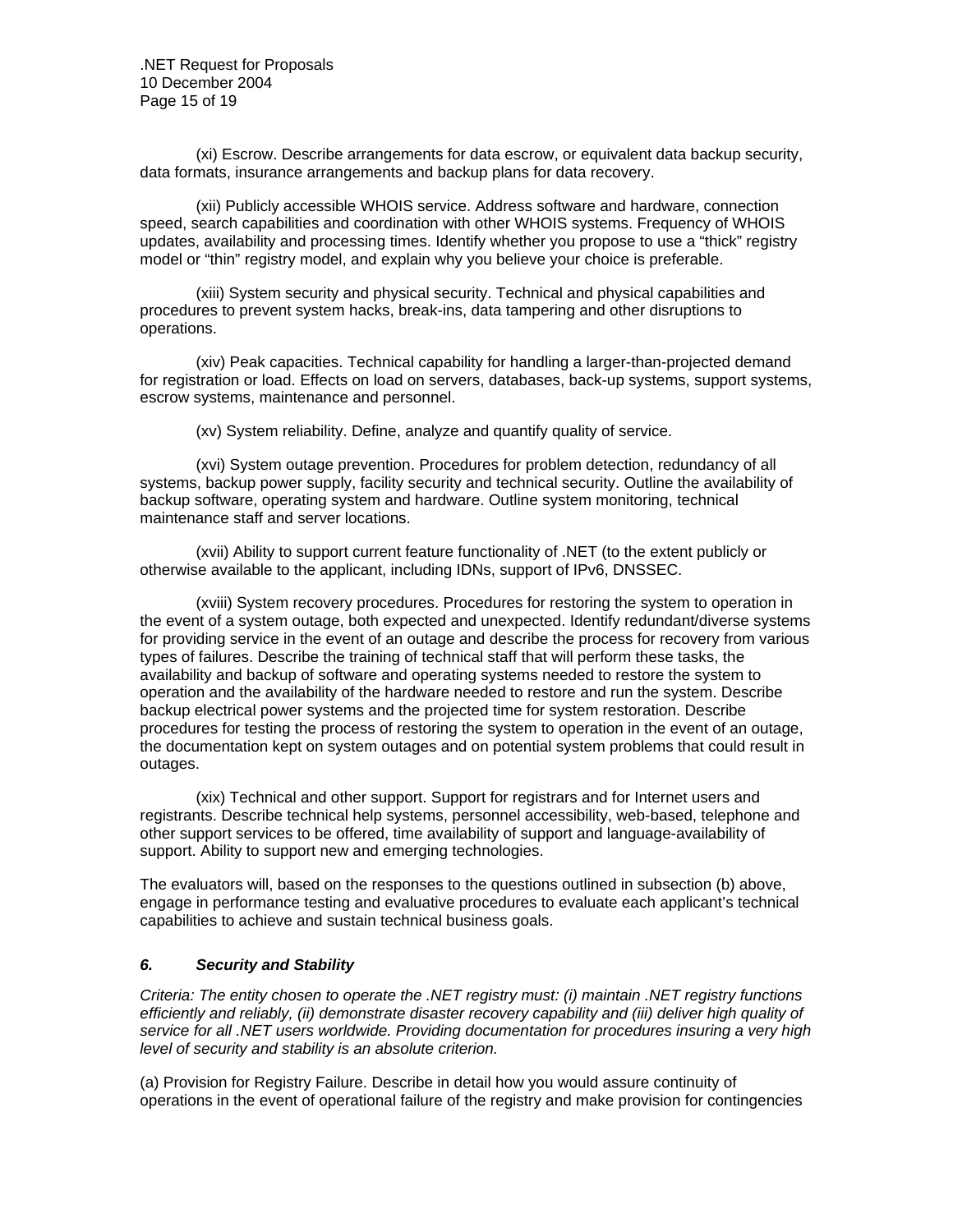and a failsafe back-up plan. A commitment to provide ICANN with escrowed data, in and of itself, will not satisfy the absolute criterion.

(b) Provision for Business Failure. Describe in detail what advance arrangements you will implement to ensure that, if your operation of the .NET registry becomes financially non-viable, the registry operations will be quickly, smoothly and efficiently transferred to another operator so as to minimize disruption of the registry functions.

(c) Describe in detail your arrangements to provide a secure environment in which the registry infrastructure is to be operated.

# **7. Additional Relative Criteria**

*The following are additional relative criteria: (i) the degree to which the applicant's proposal promotes competition in the registration of domain names, (ii) the degree to which an applicant's business model relies on multiple, rather than sole source, suppliers, to reduce the impact of failure by any one supplier, and (iii) the degree to which an applicant's proposal results in improved implementation of, and support for, GNSO policies, such as transfers and deletes.* 

Provide a detailed explanation of the manner and degree to which your proposal accomplishes the three relative criteria described above.

# *8. Transition and Migration Plans*

*Criteria: Applicants should document their plan for (i) migrating .NET from the current registry operator (if applicable) with specific attention paid to maintaining existing functional capabilities as defined at the time of the RFP, including the existing RRP and (ii) for implementing support for Version 1.0 of EPP.* 

Present a detailed plan for the transition of the registry function from the current facilities and services provided by VeriSign, Inc., to the facilities and services you propose. Issues that should be discussed in this detailed plan include:

- Steps of the proposed transition, including sequencing and scheduling.
- The duration and extent of any interruption of any part of the Registry Function.
- If a thick registry model is intended, the steps for moving from the current thin registry model to a thick registry model.
- Contingency plans in the event any part of the proposed transition does not proceed as planned.
- The effect of the transition on (a) .NET registrants and registrars, (b) Internet users seeking to resolve .NET domain names, (c) performance of registration system, if any, and (d) performance of resolution system, if any.
- The specifics of cooperation required from VeriSign, Inc.
- Any relevant experience of the applicant and the contracted service parties identified above in performing similar transitions.
- Any proposed criteria for the evaluation of the success of the transition.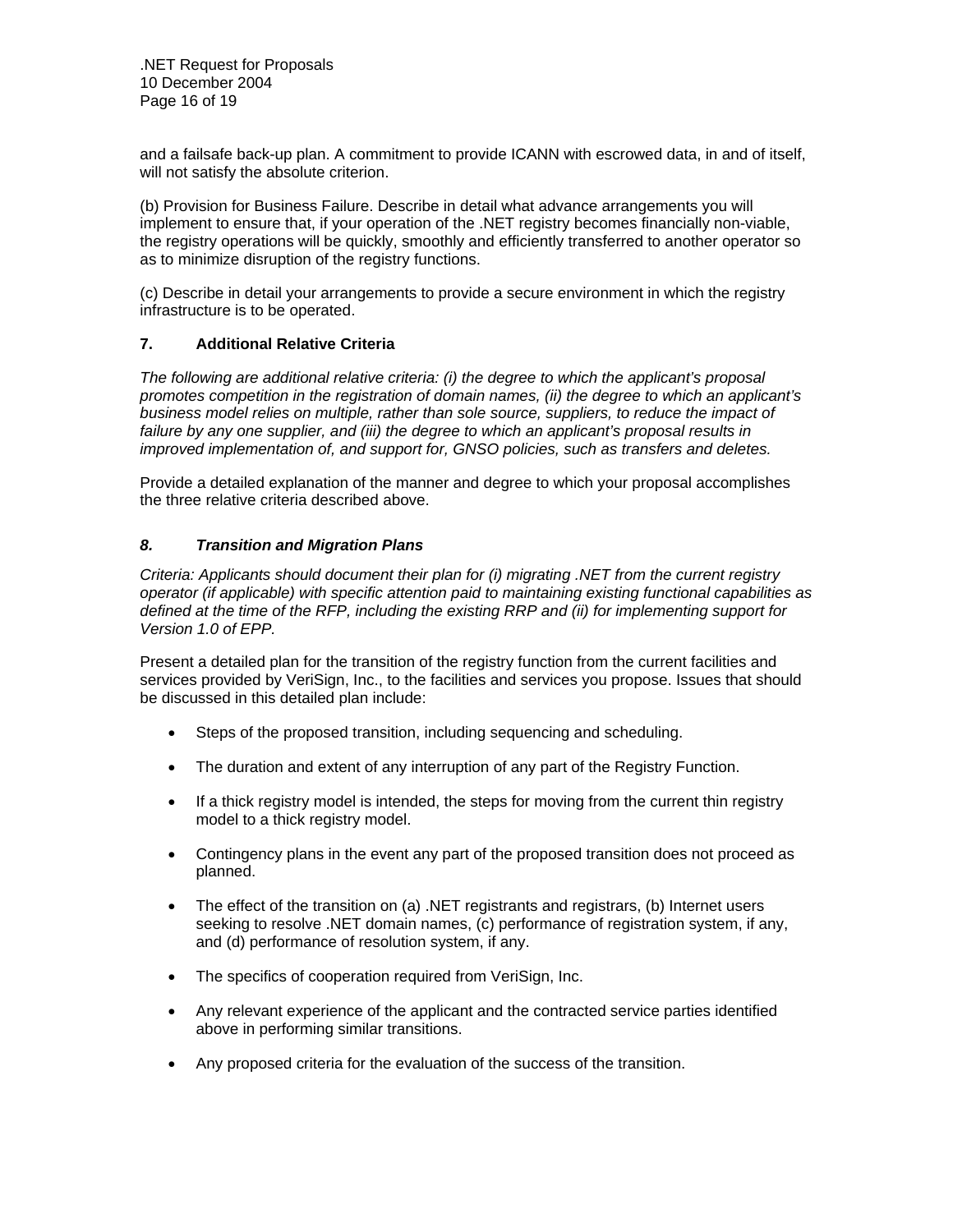.NET Request for Proposals 10 December 2004 Page 17 of 19

Provide a detailed description of your plan for supporting RRP at the time of transition, for supporting EPP 1.0, and for providing registrars with a smooth, low-cost migration path from RRP to EPP.

# **RFP Checklist**

Please check that you have completed all the following steps to ensure you have fulfilled the requirements of the Request for Proposals:

- 1. Submitted by wire transfer the application fee.
- 2. Downloaded and completed all the application materials.
- 3. Affirmatively evidenced your agreement to all terms and conditions included in the Request for Proposal.
- 4. Printed, signed and sent to ICANN the final copy of your application.
- 5. Kept a copy for your records.

When you complete this application and finalize it for sending to ICANN, you will need to confirm the following:

1) By checking this box the applicant agrees (if selected as the successor registry operator for .NET) to the following:

- Targeting: Dot net remains un-sponsored and un-restricted.
- Grandfathering: There are a number of organizations and individuals that have made an investment in .NET domain names. The cost of migrating to a new domain name is potentially significant. Existing registrants shall not be penalized by changes in policy as a result of a transfer of .NET to a successor registry operator. Existing registrants in .NET must be entitled to maintain their registrations on terms materially consistent with their existing contracts under current policy, including the right to transfer a .NET domain to another party.
- Consensus policies: In the operation of the .NET domain name registry, the registry operator will comply with all existing consensus policies of ICANN and any which are developed via the ICANN process in the future.
- Policy development: Any future .NET registry agreement must specify that policy development for .NET will take place in an open bottom-up process, which enables input from the full Internet community via ICANN's processes.
- Registrars: All ICANN-accredited registrars must be allowed to qualify to register names in .NET. All registrars that have qualified to operate as .NET registrars must be treated equivalently by the registry operator.

*2) By checking this box, the applicant certifies that (a) he or she has full authority to make this application on behalf of the applicant and to make and fulfill all agreements, representations, waivers, and undertakings stated in this transmittal form and accompanying materials; copies of the documents demonstrating this authority are attached and (b) all information contained in this application transmittal form and accompanying documents is true, accurate and complete to the best of the person's and the applicant's knowledge and information. The undersigned acknowledges on his or her own behalf and that of the applicant that any material misstatement*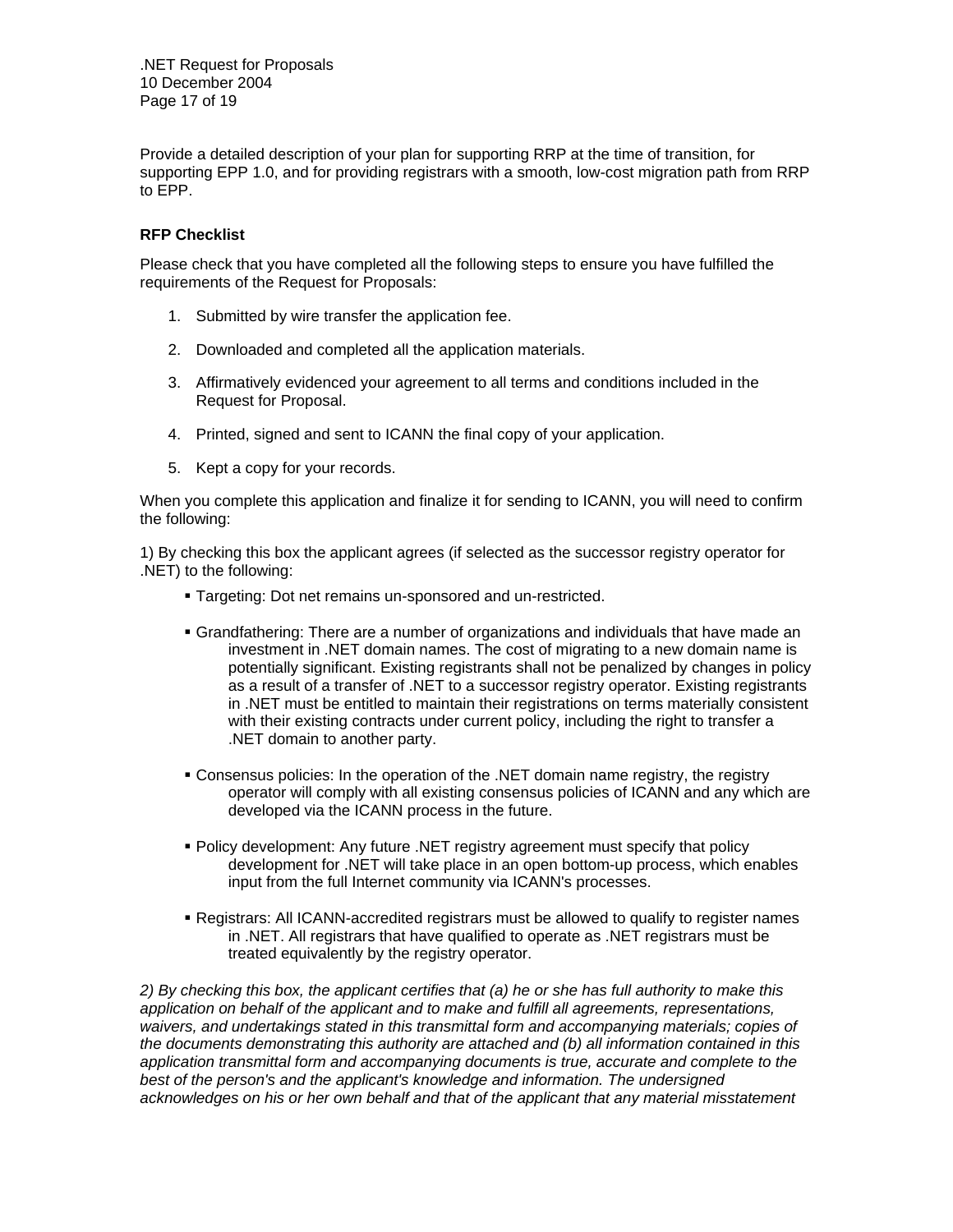.NET Request for Proposals 10 December 2004 Page 18 of 19

*or misrepresentation (or omission of material information) will reflect negatively on any application.*

*3) By checking this box, the applicant acknowledges that there are five parts of the Request for Proposals that have been thoroughly reviewed and considered in their entirety by the applicant. The applicant (or, if there are multiple applicants, each applicant) understands that failure to fully follow instructions or the requirements set forth for each of the documents transmitted with this Application Form will be a factor negatively affecting consideration of this application.*

*4) By checking this box, the applicant (or, if there are multiple applicants, each applicant) hereby authorizes ICANN to:* 

- *contact any person, group, or entity to request, obtain, and discuss any documentation or other information that, in ICANN's sole judgment, may be pertinent to this application;*
- *take any other steps to verify, elaborate on, supplement, analyze, assess, investigate, or otherwise evaluate the information contained in this application or other information that, in ICANN's sole judgment, may be pertinent to this application and the selection of a successor registry operator; and*
- *Consult with persons of ICANN's choosing regarding the information in this application or otherwise coming into ICANN's possession.*

*5) By checking this box the applicant (or, if there are multiple applicants, each applicant) understands that difficulties encountered by ICANN in verifying, elaborating on, supplementing, analyzing, assessing, investigating, or otherwise evaluating any aspect within or related to this application may reflect negatively on the application. In consideration of the review of the application conducted on behalf of ICANN, the applicant (or, if there are multiple applicants, each applicant) hereby releases ICANN (and each of its officers, directors, employees, consultants, attorneys evaluators, attorneys, accountants, and agents, hereinafter jointly referred to as "ICANN Affiliated Parties") from any and all claims by any applicant that arise out of, are based upon, or are in any way related to, any action, or failure to act, by ICANN or any ICANN Affiliated Party in connection with ICANN's review of this application, investigation or verification, any characterization or description of applicant or the information in the application, or the decision by ICANN to determine the next .NET registry operator. Each applicant further indemnifies ICANN and the ICANN Affiliated Parties from any and all liability to applicant in any way related to or in connection with, any of such matters, provided, however that this shall not diminish any preexisting contractual rights a party may have to challenge such matters.*

*6) By checking this box the applicant (or, if there are multiple applicants, each applicant) hereby authorizes ICANN and ICANN Affiliated Parties to publish on ICANN's web site, and to disclose or publicize in any other manner, any materials submitted to, or obtained or generated by, ICANN*  and the ICANN Affiliated Parties in connection with the application, including ICANN's (or their) *evaluations and analyses in connection with the application or ICANN's investigation or evaluation of the application, other than the confidential material included in Part 2, which will remain confidential to ICANN and the independent evaluators. The applicant(s) further certify that it has obtained permission for the posting of any personally identifying information included in the application materials. The applicant understands and acknowledges that ICANN does not and will not agree to keep any portion of the application or materials submitted with the application confidential except for the material specifically identified in Part 2. The applicant (or, if there are multiple applicants, each applicant) grants ICANN and ICANN Affiliated Parties a license to use any copyright or other intellectual property that applicant may have in any portion of the application for this purpose.*